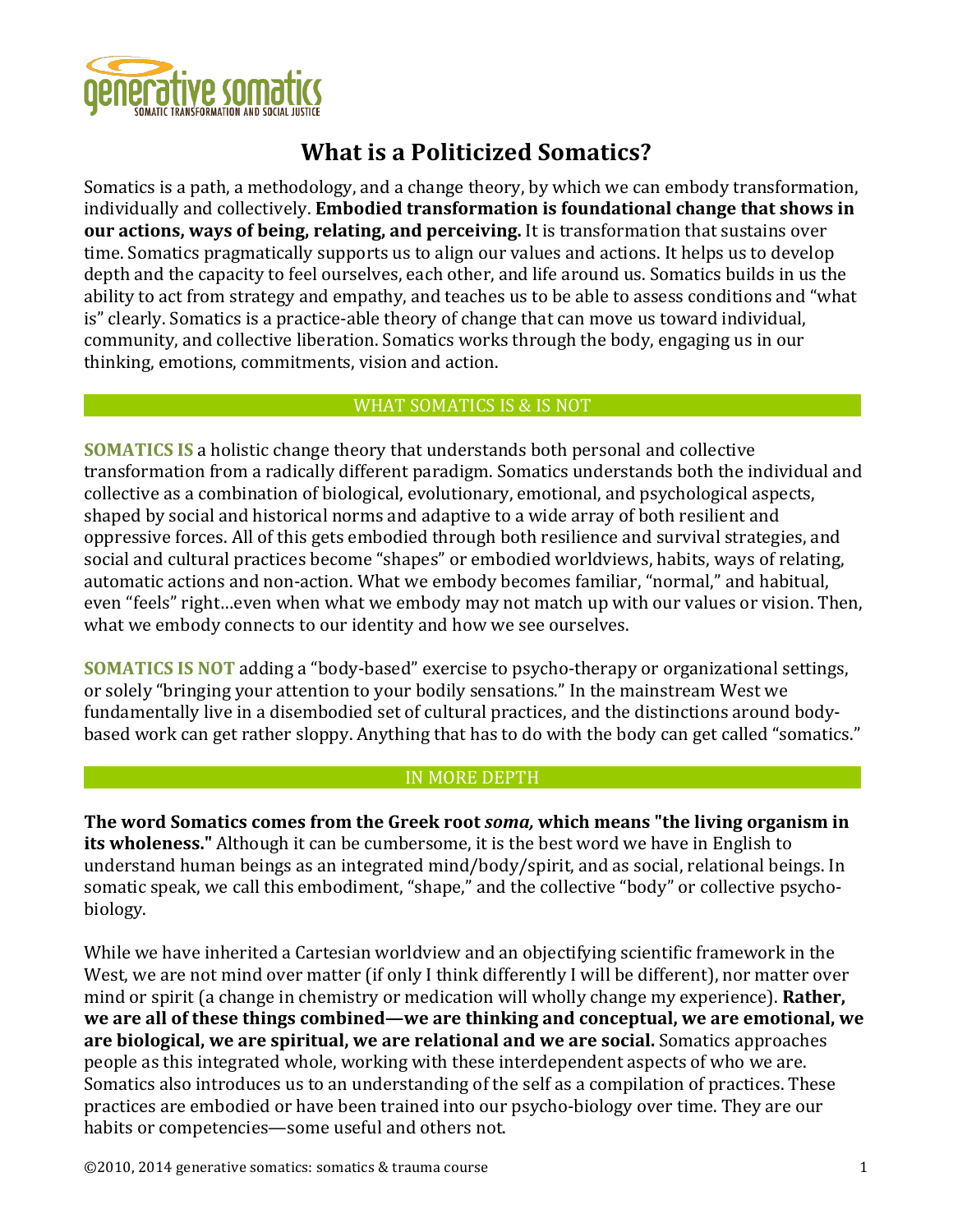

**Somatics asks, "What are you practicing?" Given we are always practicing something, we** look, "Is what you are practicing aligned with what you most care about?" Embodied practices are mostly unconscious to us – we have been doing them so long that we no longer have to think about them. Some practices we learned purposefully, like riding a bike or driving a car, and others we modeled from our environment (family, culture and society). Still others were driven out of survival and safety. Many embodied practices or automatic reactions are derived from stress responses to loss, hurt, trauma, need for safety, etc., from very personal to social experiences. Embodied practices are both individual and collective or social.

**Perhaps what is most unique about somatics is that it integrates the body as an essential place of change, learning and transformation.** You can think of it as muscles having memory and the tissues having intelligence. We have learned a more objectifying or dissociated view of the body as a pile of bones and tendons we think of as a science project. Somatics looks at the body as a place of evolutionary intelligence and learning. Somatics sees the "self," or who we are, as inseparable from the body. When we reconnect the vast intelligence of the body with the mind and spirit, powerful change and healing are available.

To transform, to create sustainable change, we need to feel and perceive our individual and **collective "old shapes."** We need to increase our awareness of the default shapes we have embodied. Then, we get to open or deconstruct these shapes, often healing and developing a much more substantial capacity through the opening. This somatic opening allows for new ways of acting, feeling, relating and knowing. It is the pragmatic process of deep transformation, shedding to change. Somatics then moves us toward embodying new ways of being and action that align our values, longings and actions. Often our social conditions and our family and community experiences do not teach us the embodied skills we need. This focus on developing embodied skills, whether it's centered accountability and libratory use of power, building deeper trust through conflict, or the capacity to be with the unknown or love more deeply, is essential to sustainable change.

The bad news, from a social justice perspective, is that we inadvertently embody societal norms we don't believe in, and often don't embody the values we do believe in. From a somatic vantage point, this is completely understandable and there is a lot we can do about it. **A politicized** somatic theory understands the need for deep personal transformation, aligned with **libratory community/collective practices, connected to transformative systemic change.** One is inseparable from the next, and each should serve the other. We need all three to generate strong and grounded strategy, to build compelling alternatives and to mend the deep impact of oppression and violence. We need all three to build collective power that has wisdom and to act and organize in accordance with libratory values.

Many of the current somatic approaches are being institutionalized within Western psychotherapeutic traditions and university departments. If you research somatics, you will see that most schools do not assess the social conditions in which we live and how we embody oppressive and individualistic ways of being, even when somaticists are well meaning. **While somatics has much** to offer to healing and many Western therapeutic distinctions are useful to transformational work, a somatic approach without a political analysis of social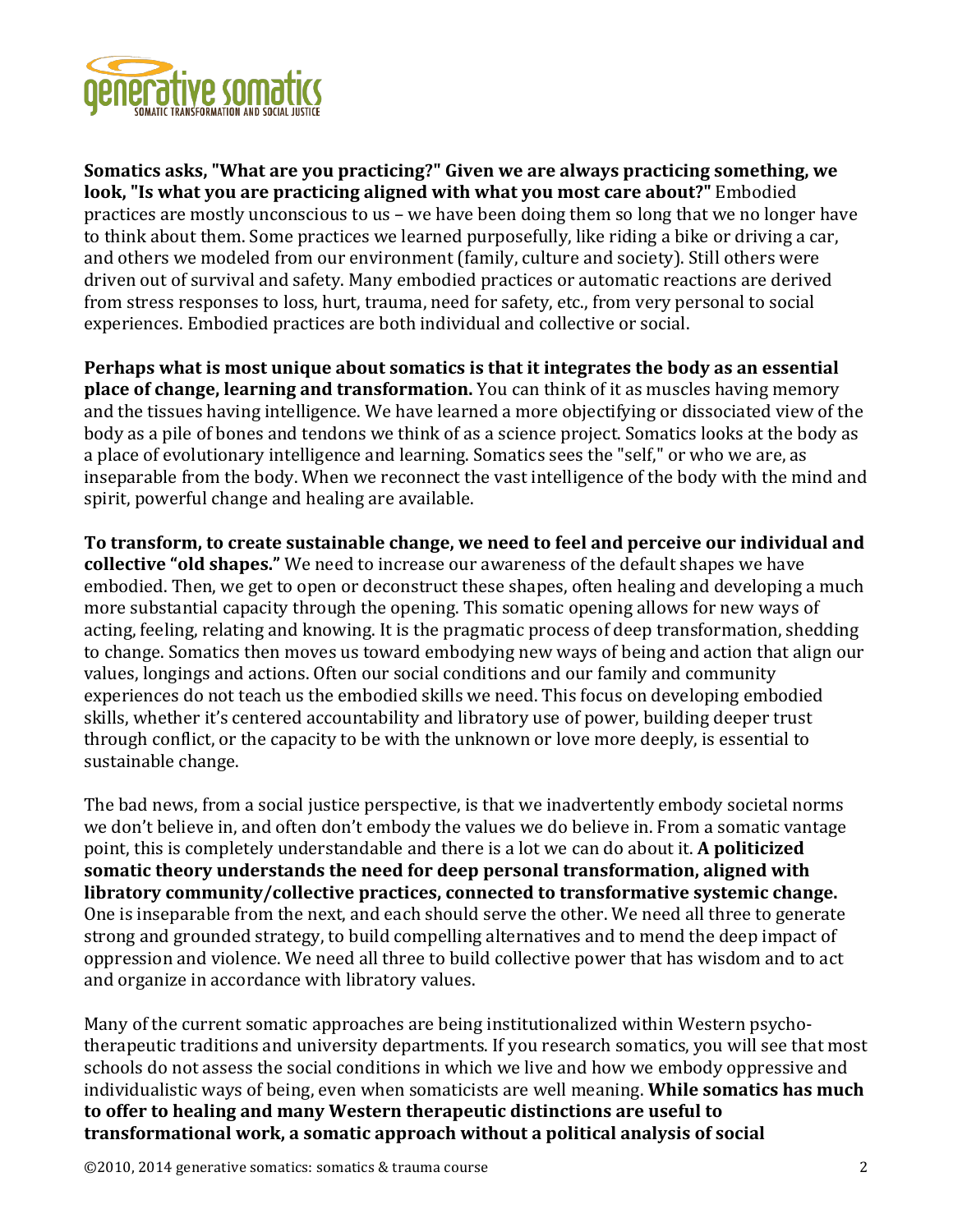

institutions, unequal distribution of power and use of violence and force, leave out some of **the largest forces that shape us.** Without a political analysis much of the trauma that folks withstand is either left unnamed (racism, gender oppression, homophobia, class oppression) or only partially addressed. A politicized somatics can act as a fundamental collective practice of building power, deepening presence and capacity, and developing the embodied skills we **need to generate large-scale change.** Without a political analysis, this doesn't get leveraged.

## GENERATIVE SOMATICS: BREAKING IT DOWN

generative somatics is a transformative change theory and praxis using Somatic Awareness, Somatic Opening and Somatic Practices inside of a social analysis to forward individual, community, and systemic transformation. This approach comes from the lineage of Strozzi Somatics and Richard Strozzi-Heckler, and continues as a living lineage. generative somatics has integrated an overt political analysis as well as a trauma and healing lens to continue to evolve the work and its reach.

**SOMATIC AWARENESS** involves learning to listen to and live inside of our sensations and aliveness (feelings, movement, body, etc.). Through somatic awareness sensations such as temperature, pressure and movement become sources of information and a deep way of connecting with ourselves, our values and commitments, and our aliveness. You can think of sensations as the foundational language of life. From sensations, emotions are felt and understood, and then the stories and interpretations we have of life. Dissociation, minimization and numbing are normal responses to trauma, oppression, and difficult life experiences. Being connected to sensation brings one back into contact with oneself, or helps you to re-connect. Being present and able to "allow for" sensations and emotions, produces more choice and less reaction. So often what we are fundamentally reacting to is not being able to feel or tolerate what is happening in our own sensations, emotions and experience. **Somatic awareness and embodiment (living inside your own skin, body and aliveness) grows more choice in our responses and actions.** Somatic awareness often re-introduces us to what we most care about—what's in "our hearts"' or "gut feelings." People often speak of reconnecting with purpose and aliveness.

**SOMATIC OPENING** changes or deconstructs an old embodied "shape" allowing change to root. Our deep reactions and ways of being live in our somatic structures and most often cannot be changed through conversation or thought alone. **Somatic opening works through the body to** access and transform survival reactions, experiences that have shaped us, and emotions or **numbing that has become automatic.** Our bodies tell stories. Our muscles hold memories. Somatic opening allows us to listen to and transform these stories.

There are many practices that support somatic opening. Somatic bodywork is one. Somatic bodywork allows us to work directly with the places in the psycho-biology that have held traumatic experiences or are hyper-vigilant or numb. Somatic bodywork uses touch, conversation, imagination and emotional processes to support the shift from contraction and dissociation to openness and embodiment. Practically, this means processing the experiences stored in the psycho-biology through the emotions and body. Massage can temporarily relax a muscle or contraction, but the "shaping" or "armoring" in a body will not shift unless the concern that contraction is taking care of (safety, love, protection, shame) is worked through. From a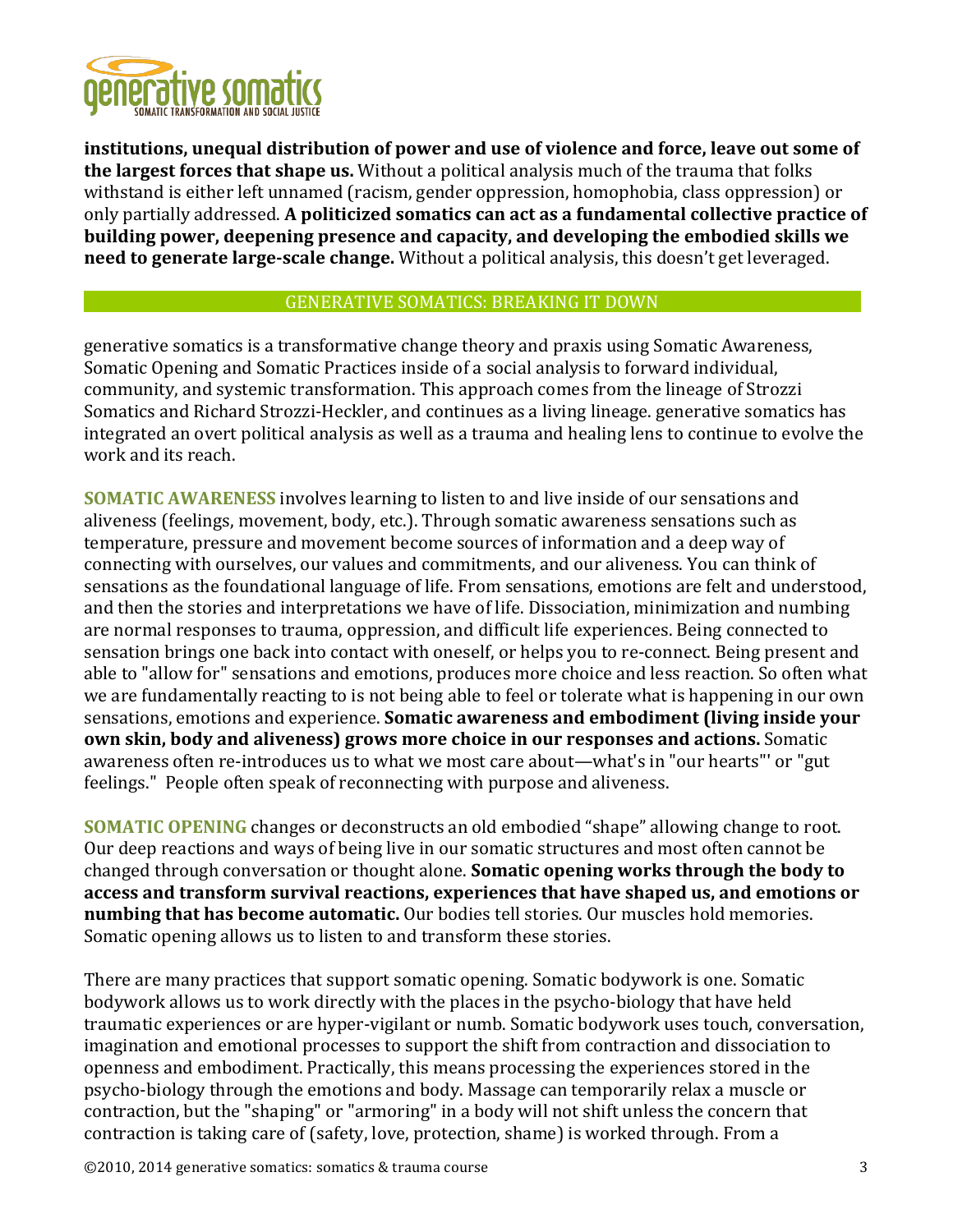

neuroscience perspective, the body is the easiest doorway into working with those reactions, emotions, and memories that are primarily run by the reptilian brain, and the limbic and stress centers in the brain.

**SOMATIC PRACTICES** help to build new skills and competencies that are relevant to what we care about. Given many of our community and family experiences, and because of oppressive social conditions, there are fundamental skills that many of us don't learn to embody, such as: having boundaries that take care of yourself and others, mutual contact and intimacy, moving toward what is important to you, building trust amidst conflict, centered accountability, among others. Other survival skills become embodied, including: hyper vigilance and distrust, appeasing, and aggression. Trauma and oppression can leave people with a deep sense of powerlessness, isolation, and shame that you can't "talk" someone out of.

New skills are developed somatically so that they become more than good ideas—they **become natural actions and habits.** We want to not only know about boundaries, but be able to take the action of having boundaries in the course of our days, relationships, and social change work. We don't want to leave centered accountability as a good theory, but rather embody it and be able to act from this place under pressure. Somatic practices allow us to begin to build a "new shape" aligned with our values and politics. Somatic practices, combined with somatic awareness and somatic bodywork allow for holistic, sustainable transformation.

**SOCIAL CONTEXT.** We are always living inside of a social context. The institutions and social norms we are surrounded by are currently and have historically shaped us. We are both in a historical moment, and strongly shaped by the flow of history before us. We embody our social contexts, just as we are shaped by and embody our family contexts, communities and the **land/environments that influence us.** When we are looking at transformation, social context is one of the most influential forces, whether we are focused on personal, community or systemic change. 

Social context in the U.S. is based on domination, histories of colonization, slavery, and manifest destiny, and institutions and norms that destroy the earth while systematically oppressing some groups and privileging others. Individualism is held as paramount and interdependence underrated. There are a strong ongoing set of contradictions between the national narrative of freedom and democracy, and the ongoing institutions of war, oppression, and corporatization. We live in an increasingly commodified capitalist system, where profit is the fundamental measure of success, not happiness, not collective wellbeing, not the sustainability of life. All of this touches us, affects us and strangely enough "shapes" us all the way down to our bodies (not to mention our worldview and actions).

Any of us organizing for social and environmental justice, for collective healing and empowerment, are working to change these social conditions. Really, we are changing both our internal and external worlds simultaneously, because this social context has shaped us too. Who we are as we organize and build movement, and how we develop ourselves individually and collectively deeply affects our relations, creativity, how we can assess our conditions and opportunities and what visions and strategies we imagine. Often those of us moved to do liberation work have been deeply hurt by oppression or violence. This can be a strong calling to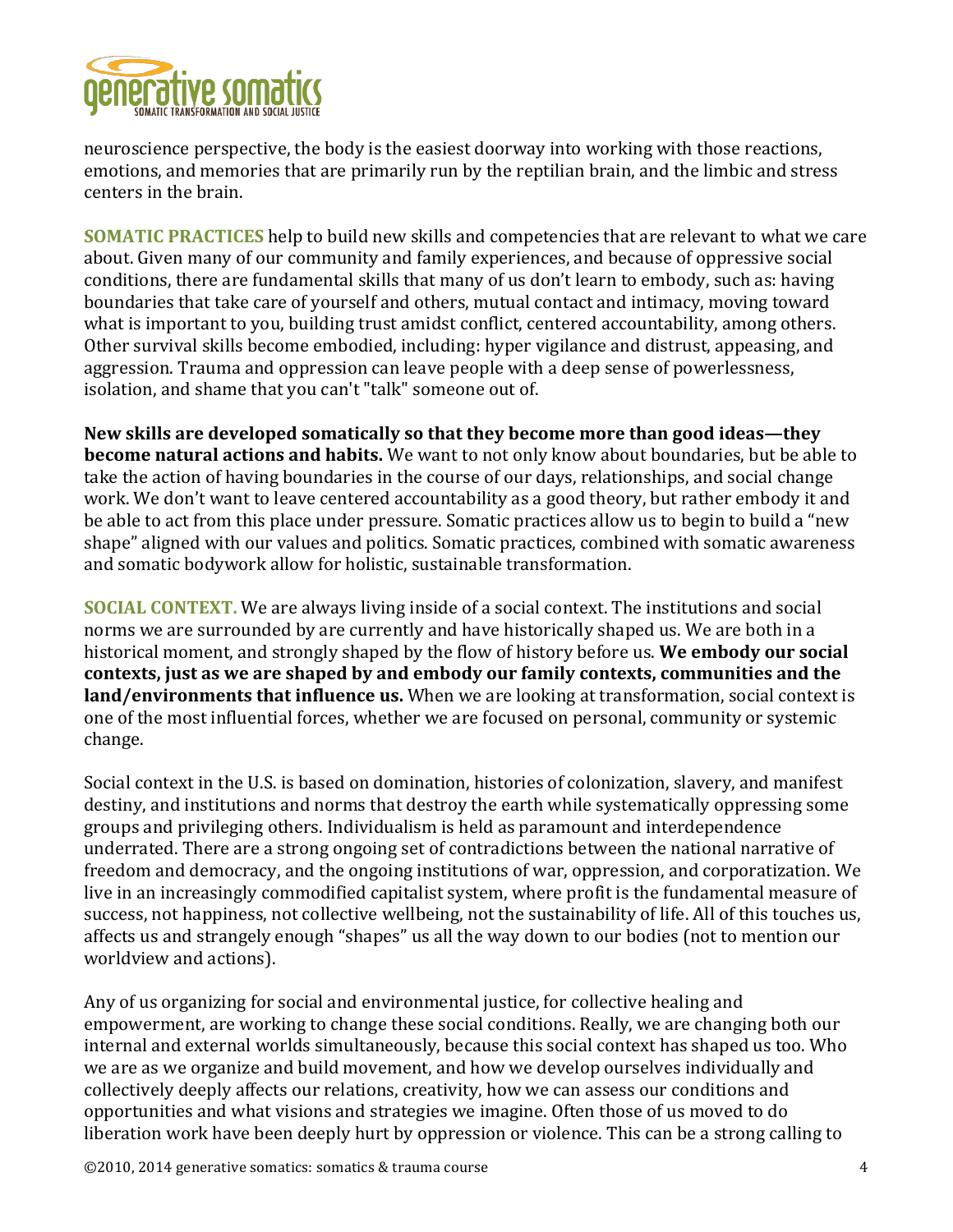

movement work, and leave us with scars that need tending. Internal and external transformation matters deeply for our long-term goals.

**SPIRIT AND LANDSCAPE**. Forces that are beyond humans shape and affect us deeply, as well. These forces are more lasting than what humans can do or create. Even as we are degrading essential parts of our natural environmental, and collectively becoming less connected to sources of our food and water, we are completely dependent on the earth for our existence. The atmosphere, the global weather systems, the water cycle—these allow us life. It is very recent in human evolution that we are not centrally connected to land and landscape. The jury is out as to whether this is a good thing or not, and whether this will be sustainable. No matter what, however, whether we are in a wilderness, rural or cityscape, landscape shapes us. Nature and land show over and over to be a central resilience factor.

By Spirit, we mean the larger forces of energy, the vastness of the cosmos and unknown, and the harmonizing forces of nature. The 2011 winner of the Nobel Prize in astro-physics said that what we can see in the universe (stars, planets, nebula, etc.) is under 4% of what is out there. Meaning that over 96% is made of an unknown "dark matter" and we have no idea what it is. Spirit or a larger force is also cited as an experience that builds resilience.

#### RESILIENCE: A SOMATIC DEFINITION

Resilience is the ability to somatically, holistically renew ourselves during and after oppressive or traumatic experiences. It is the ability to shift ourselves from a traumatic alert response to a **calmed, cohesive state with a positive imagination for the future**. Resilience allows for both safety and connection to be re-established. We are fundamentally resilient and creative beings. There are both individual and community practices that support resilience.

There is a lot of interesting and useful research on resilience. Some "resilience factors" include: connection to nature, spirituality (not necessarily religion), art, music, creativity, connection to animals, the ability to help others, and the ability to stay connected and not isolate. Making a difference for others and making greater meaning from tragedy.

# **Somatics asks:**

- How would our work be different if we oriented to cultivate and support our own, other people's, and communities' resilience?
- How can we purposefully support each other's resilience and practice collectively?

# TRAUMA: A SOMATIC DEFINITION

**Traumatic experiences cause a somatic contraction and "shaping" that becomes nonresponsive to current time experience.** This shaping impacts identity, relationship, physiology, emotions, behavior, thinking/interpretation, place and belonging. Trauma breaks safety and betrays relatedness, on the levels of mind, body, and spirit and alters one's connection to community. generative somatics approaches trauma as both an individual and collective experience. Individuals can experience specific incidences of trauma that deeply impact them and